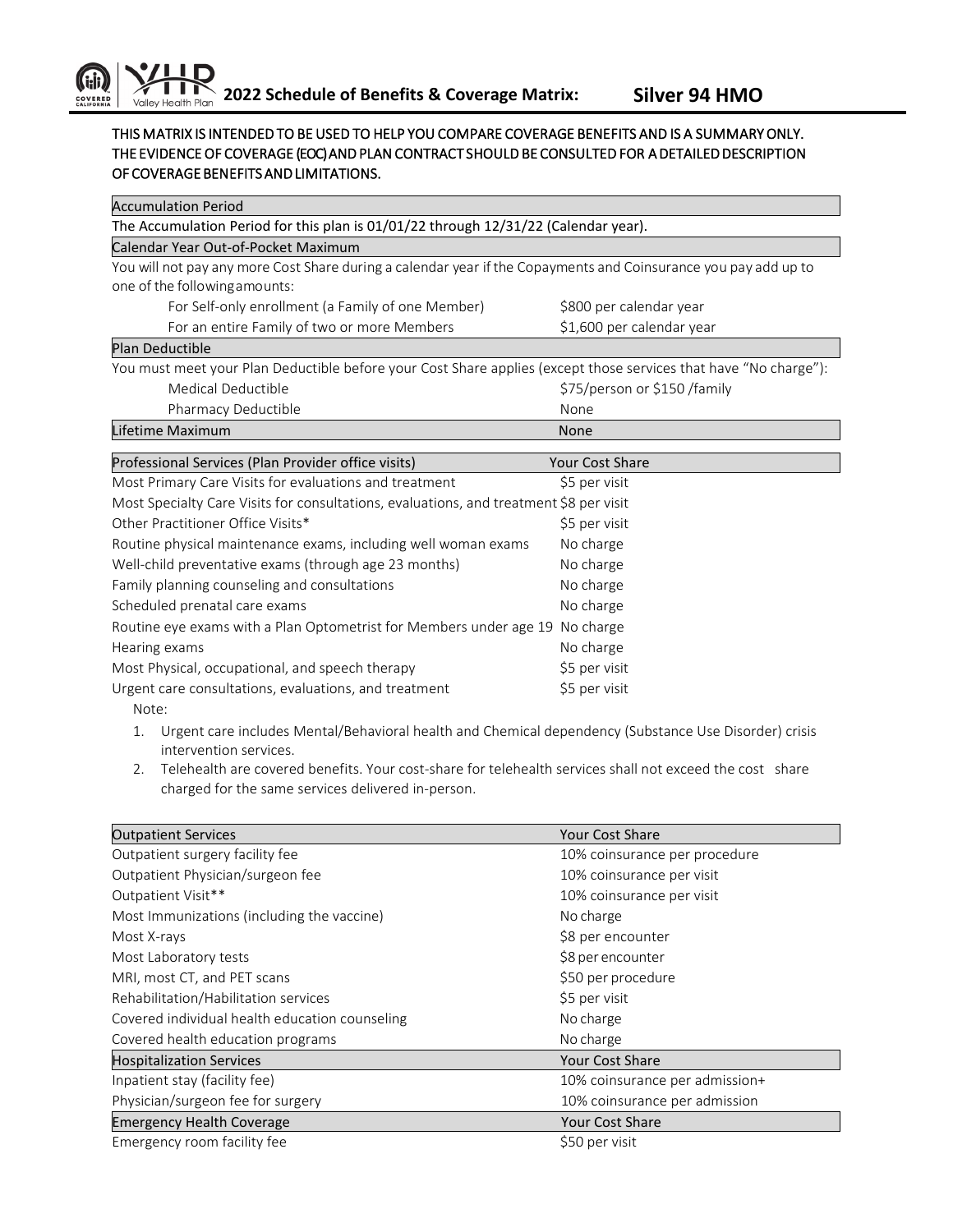## **2022 Schedule of Benefits & Coverage Matrix: Silver 94 HMO** Valley Health Plan

Emergency room physician fee No charge No charge

Note: Emergency room fees do not apply if admitted directly to the hospital as an inpatient for Covered Services.

|                                                                        | <b>Ambulance Services</b>                    | <b>Your Cost Share</b>                                                  |
|------------------------------------------------------------------------|----------------------------------------------|-------------------------------------------------------------------------|
| Ambulance Services                                                     |                                              | \$30 per trip                                                           |
| <b>Prescription Drug Coverage</b>                                      |                                              | Your Cost Share                                                         |
| Covered outpatient items in accord with our drug formulary guidelines: |                                              |                                                                         |
| Tier 1                                                                 | At a Plan Pharmacy or our mail order service | \$3 for up to a 30-day supply                                           |
| Tier 2                                                                 | At a Plan Pharmacy or our mail order service | \$10 for up to a 30-day supply                                          |
| Tier 3                                                                 | At a Plan Pharmacy or our mail order service | \$15 for up to a 30-day supply                                          |
| Tier 4                                                                 | Items at a Plan Pharmacy                     | 10% coinsurance for up to \$150 per script<br>for up to a 30-day supply |

| <b>Drug Tiers</b> | Categories                                                                                                                                                           |
|-------------------|----------------------------------------------------------------------------------------------------------------------------------------------------------------------|
|                   | • Most generic drugs and                                                                                                                                             |
|                   | • Low cost preferred brands                                                                                                                                          |
|                   | •Non-preferred generic drugs;                                                                                                                                        |
|                   | • Preferred brand name drugs; and                                                                                                                                    |
|                   | • Any other drugs recommended by plan's pharmaceutical, and therapeutics (P&T) committee based on<br>drug safety, efficacy and cost.                                 |
| 3                 | •Non-preferred brand name drugs or:                                                                                                                                  |
|                   | •Drugs that are recommended by P&T committee based on drug safety, efficacy and cost or;                                                                             |
|                   | •Generally have a preferred and often less costly therapeutic alternative at a lower tier.                                                                           |
| 4                 | • Drugs that are biologics and drugs that the Food and Drug Administration (FDA) or drug manufacturer<br>requires to be distributed through to specialty pharmacies; |
|                   | • Drugs that requires the enrollee to have special training or, clinical monitoring;                                                                                 |
|                   | • Drugs that cost the health plan (net of rebates) more than six hundred dollars (\$600) net of rebates for a<br>one-month supply.                                   |
|                   |                                                                                                                                                                      |

Note: Member's cost-sharing will be the lower of the pharmacy's retail price for a prescription drug or the applicable cost-sharing amount for the drug and such expenditures will accrue to the deductible and out-ofpocket maximum limit.

| Mental/Behavioral Health (MH) Services                    | <b>Your Cost Share</b>                      |
|-----------------------------------------------------------|---------------------------------------------|
| Inpatient:                                                |                                             |
| MH psychiatric hospitalization fee                        | 10% coinsurance per admission+              |
| MH psychiatric physician/surgeon fee                      | 10% coinsurance per admission               |
| MH psychiatric observation                                | Included in psychiatric hospitalization fee |
| MH psychological testing                                  | Included in psychiatric hospitalization fee |
| MH individual and group treatment                         | Included in psychiatric hospitalization fee |
| MH individual and group evaluation                        | Included in psychiatric hospitalization fee |
| MH crisis residential program                             | 10% coinsurance per admission+              |
| Outpatient:                                               |                                             |
| MH office visits                                          | \$5 per visit                               |
| MH monitoring of drug therapy                             | \$5 per visit                               |
| MH individual and group treatment                         | \$5 per visit                               |
| MH individual and group evaluation                        | \$5 per visit                               |
| <b>Outpatient, Other Items and Services:</b>              |                                             |
| Applied behavior analysis and behavioral health treatment | No charge                                   |
| MH multidisciplinary treatment in an intensive outpatient |                                             |
|                                                           |                                             |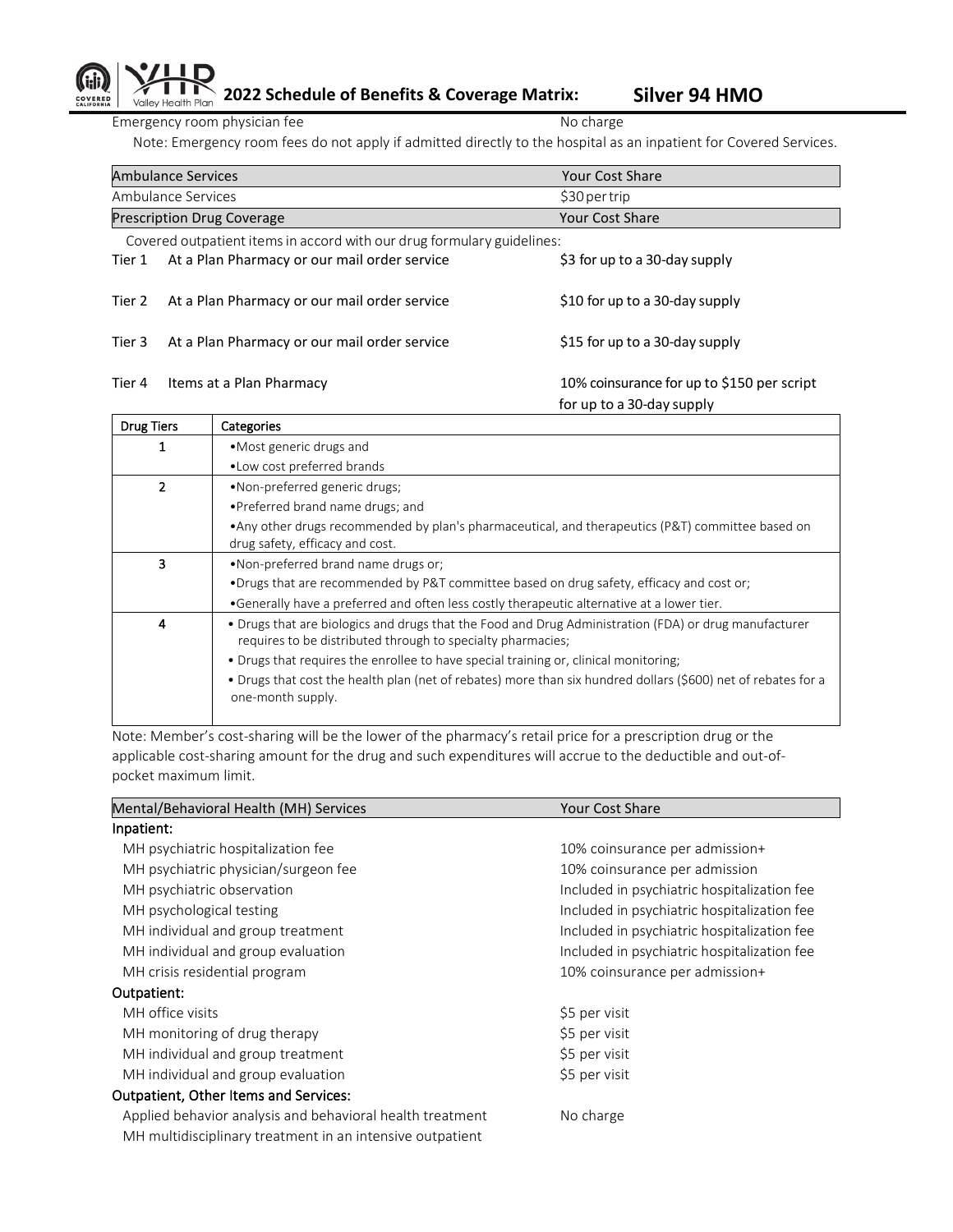

**2022 Schedule of Benefits & Coverage Matrix: Silver 94 HMO**

psychiatric treatment program No charge Neuropsychological testing No charge No charge MH partial hospitalization No charge MH psychological testing No charge No charge

Note: Telehealth are covered benefits. Your cost-share for telehealth services shall not exceed the cost-share charged for the same services delivered in-person.

| Chemical Dependency (Substance Use Disorder) Services                                                         | <b>Your Cost Share</b>          |
|---------------------------------------------------------------------------------------------------------------|---------------------------------|
| Inpatient:                                                                                                    |                                 |
| Chemical dependency hospitalization fee                                                                       | 10% coinsurance per admission+  |
| Chemical dependency physician/surgeon fee                                                                     | 10% coinsurance per admission   |
| Inpatient detoxification                                                                                      | Included in hospitalization fee |
| Individual and group treatment                                                                                | Included in hospitalization fee |
| Individual and group chemical dependency counseling                                                           | Included in hospitalization fee |
| Individual and group evaluation                                                                               | Included in hospitalization fee |
| Transitional residential recovery services                                                                    | 10% coinsurance per admission+  |
| Outpatient:                                                                                                   |                                 |
| Chemical dependency office visits                                                                             | \$5 per visit                   |
| Chemical dependency individual and group evaluation                                                           | \$5 per visit                   |
| Chemical dependency individual and group counseling                                                           | \$5 per visit                   |
| Methadone Maintenance                                                                                         | \$5 per visit                   |
| <b>Outpatient, Other Items and Services:</b>                                                                  |                                 |
| Chemical dependency intensive outpatient programs                                                             | No charge                       |
| Chemical dependency day treatment programs                                                                    | No charge                       |
| Note: Telebealth are covered benefits Your cost-share for telebealth services shall not exceed the cost-share |                                 |

Note: Telehealth are covered benefits. Your cost-share for telehealth services shall not exceed the cost-share charged for the same services delivered in-person.

| Durable Medical Equipment (DME)                                                    | <b>Your Cost Share</b> |
|------------------------------------------------------------------------------------|------------------------|
| DME items that are essential health benefits                                       | 10% coinsurance        |
| <b>Home Health Services</b>                                                        | <b>Your Cost Share</b> |
| Home health care (up to 100 visits per calendar year)                              | \$3 per visit          |
| Other                                                                              | <b>Your Cost Share</b> |
| Eyeglasses or contact lenses for Members under age 19:                             |                        |
| Eyeglass frame from selected styles per calendar year                              | No charge              |
| Standard contact lenses per calendar                                               | No charge              |
| Regular eyeglasses lenses per calendar year                                        | No charge              |
| Note: Limited to one pair of glasses per year (contact lenses in lieu of glasses). |                        |
| Skilled Nursing Facility care (up to 100 days per benefit period)                  | 10% coinsurance+       |
| Hospice care                                                                       | No charge              |
| Dental Services                                                                    |                        |

 For associated cost-sharing such as oral exam, preventive cleaning, medically necessary orthodontics, etc. please see Liberty Dentals schedule of benefits with the appropriate cost-amounts.

## Notes:

+ Deductible applies

\* Other Practitioner Office Visits include visits not provided by either Primary Care or Specialty Practitioners.

\*\* Outpatient Visit includes but not limited to the following types of outpatient visits: outpatient chemotherapy, outpatient radiation, outpatient infusion therapy and outpatient dialysis and similar outpatient services.

Thisis a summaryofthe most frequently asked-about benefits. This chart does not explain benefits, Cost Share, out-of- pocket maximums,